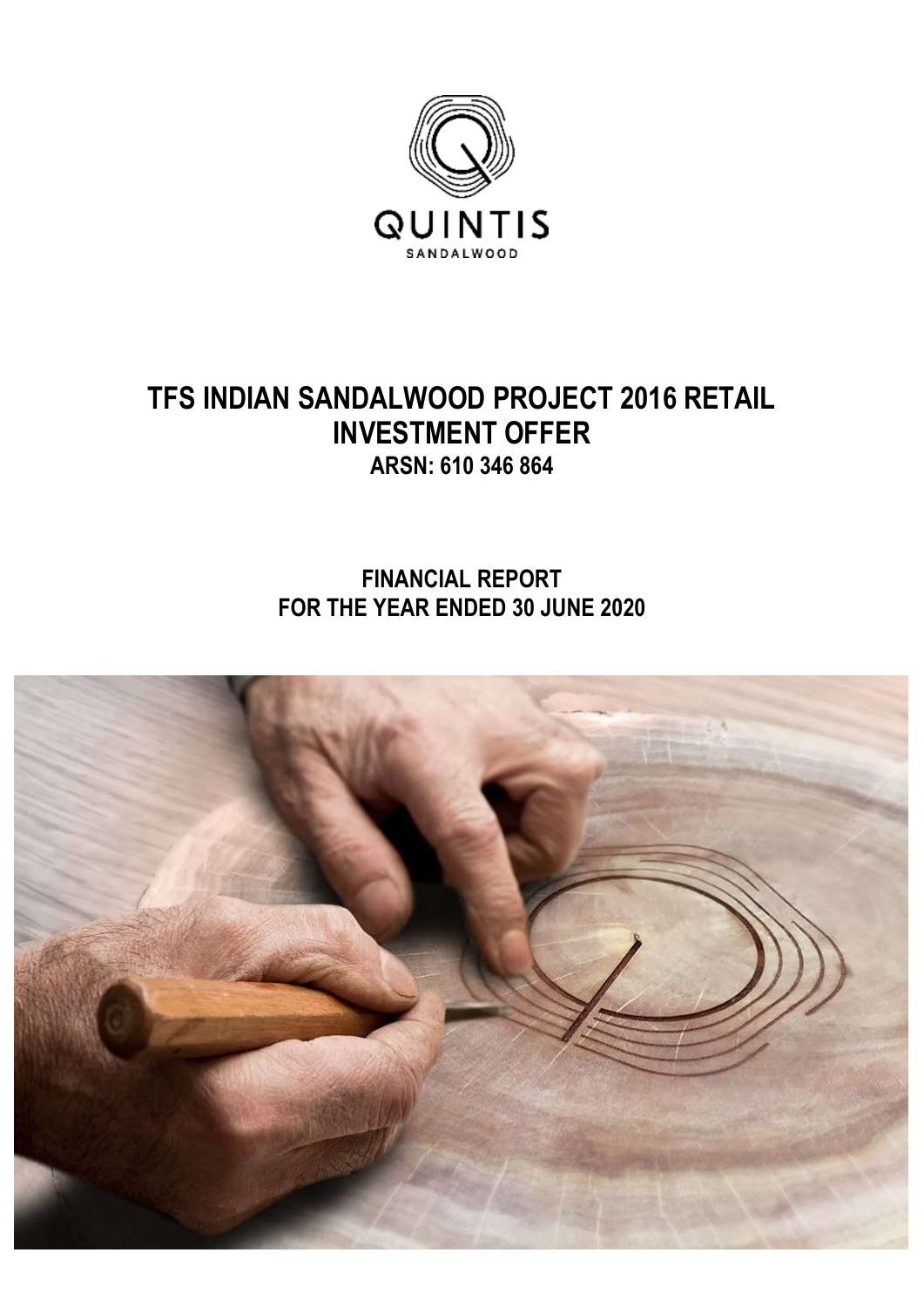## **CONTENTS**

| <b>RESPONSIBLE ENTITY'S REPORT</b>                         |    |
|------------------------------------------------------------|----|
| INDEPENDENT AUDITOR'S REPORT                               | 3  |
| STATEMENT OF PROFIT OR LOSS AND OTHER COMPREHENSIVE INCOME | 6  |
| STATEMENT OF FINANCIAL POSITION                            | 7  |
| STATEMENT OF CHANGES IN GROWERS' FUNDS                     | 8  |
| STATEMENT OF CASH FLOWS                                    | 9  |
| NOTES TO AND FORMING PART OF THE FINANCIAL STATEMENTS      | 10 |
| DIRECTORS' DECLARATION                                     | 14 |
| AUDITOR'S INDEPENDENCE DECLARATION                         | 15 |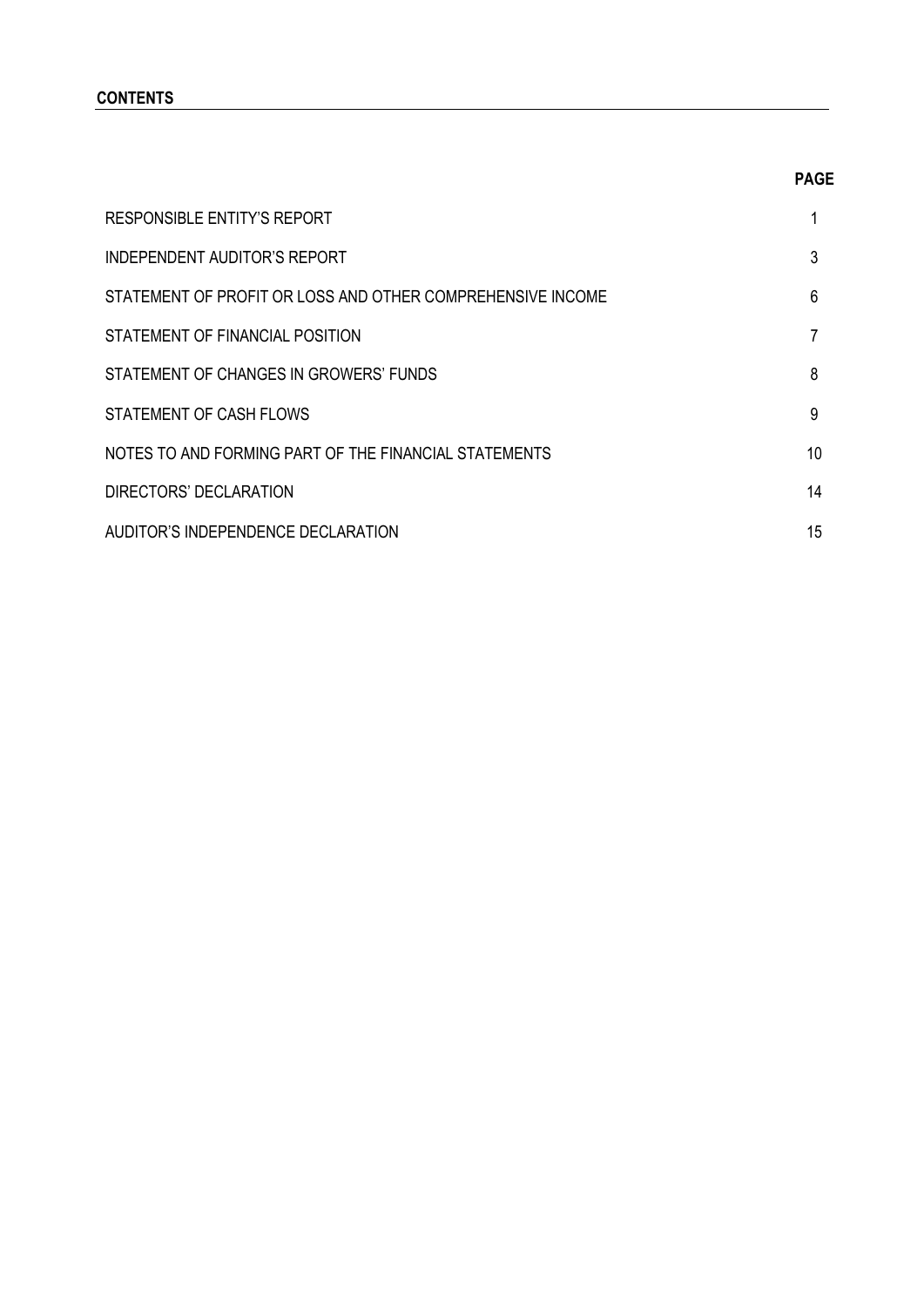## **RESPONSIBLE ENTITY'S REPORT**

The Directors of Sandalwood Properties Ltd ("Responsible Entity") (ACN 093 330 977), as Responsible Entity for TFS Indian Sandalwood Project 2016 Retail Investment Offer (the "Project" or the "Scheme"), submit their report for the year ended 30 June 2020.

#### **Directors**

The names of the Directors of Sandalwood Properties Ltd (the "Directors") during the year and until the date of this report are set out below. The directors were in office for this entire period unless otherwise stated.

Mr Kent Burwash (Chairman); Mr Steve Dixon; Mr Richard Henfrey (Appointed 21 February 2020); and Mr Julius Matthys (Resigned 21 February 2020).

#### **Principal Activities**

The Project is a Managed Investment Scheme for the purposes of the Corporations Act 2001 and is regulated by the Project's Constitution and the Corporations Act 2001. The Scheme participants' ("Growers") interests in the Sandalwood lots are managed by the Responsible Entity as a single commercial plantation for the benefit of the Growers.

Growers include interests held by the Responsible Entity or the subsidiaries of Quintis Holdco Pty Limited ("QHPL"). At 30 June 2020 there were 0 units (1/12 ha) held by the Responsible Entity or subsidiaries of QHPL and 805 units held by other Growers in the Project.

#### **Change of State of Affairs**

There have been no significant changes in the state of affairs of the Project during the year other than those disclosed in "Likely Developments and Expected Results".

#### **Results of Operations**

During the year, the Scheme continued to be managed in accordance with the investment objective and strategy set out in the Scheme's offer document and in accordance with the Scheme constitution.

Growers are establishing and participating in their own forestry plantation business.

The Scheme derived no operating profit during the financial year (2019: Nil) and made no distributions (2019: Nil).

#### *COVID-19 Outbreak*

In March 2020 the COVID-19 outbreak was declared a pandemic by the World Health Organisation.

The Project is located in the Northern Territory and plantation management services have been undertaken by the plantation manager throughout the Coronavirus ('COVID-19') pandemic.

#### **Likely Developments and Expected Results**

The investment strategy of the Scheme will be maintained in accordance with the Scheme constitution and investment objectives as detailed in the Product Disclosure Statement.

#### **Expert Forester's Report for the period from 1 July 2019 to 30 June 2020**

This report reviews the status of the plantation managed under this project and the maintenance operations carried out during the year. This project is in the Douglas Daly Region of the Northern Territory approximately 200 km south of Darwin.

| <b>Plantation Name:</b>                  | Maneroo Farm 4                                                                                                  | Location: | Douglas Daly Region NT |
|------------------------------------------|-----------------------------------------------------------------------------------------------------------------|-----------|------------------------|
| Description:                             | Blocks 44 - 51                                                                                                  | 67.06 ha  |                        |
| Planting:                                | 2017                                                                                                            |           |                        |
| Irrigation Method:                       | Trickle                                                                                                         |           |                        |
| Silvicultural treatments during the year |                                                                                                                 |           |                        |
|                                          | Three applications of herbicide were applied during the year to each of the Blocks. This is primarily to reduce |           |                        |

- competition but also serves to reduce the fire hazard. An application of a synthetic pyrethroid insecticide was applied to control loopers in February 2020.
- Firebreaks, fences and headlands were graded or disced on two occasion to prevent weed growth.
- Driplines are regularly maintained.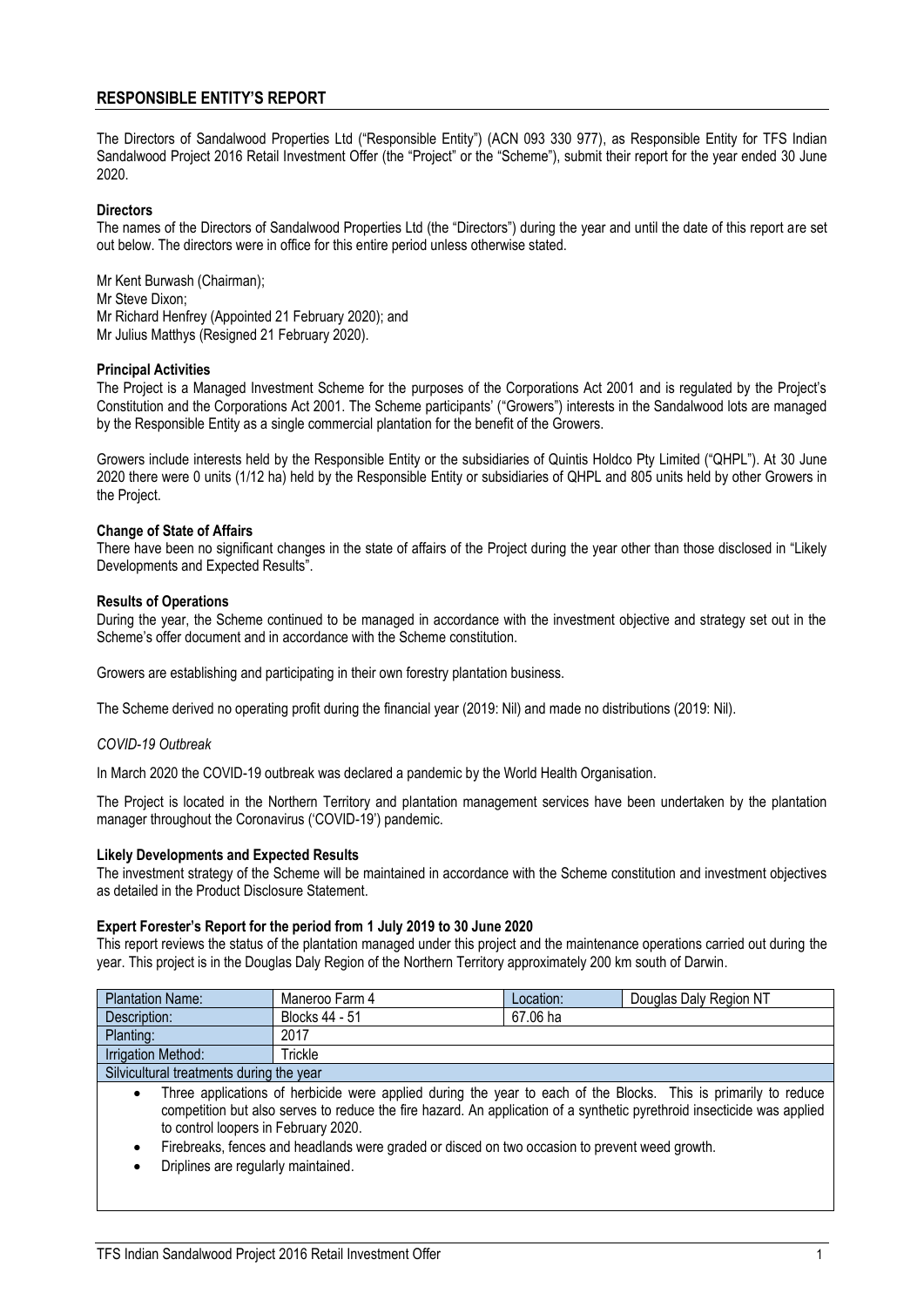## **RESPONSIBLE ENTITY'S REPORT**

| Comments: |                                                                                                                                                                                                                                                                                                                                                                                                                                                                                                                                                                                                                                                                                                                      |
|-----------|----------------------------------------------------------------------------------------------------------------------------------------------------------------------------------------------------------------------------------------------------------------------------------------------------------------------------------------------------------------------------------------------------------------------------------------------------------------------------------------------------------------------------------------------------------------------------------------------------------------------------------------------------------------------------------------------------------------------|
| $\bullet$ | The sandalwood trees are healthy although an infestation of loopers occurred in January 2020 which impacted the<br>Sesbania formosa trees. An insecticide was applied to control the insect and the sesbania is recovering well. Sooty<br>mould was evident on many sandalwood trees indicating that an infestation of a sap sucking insect had occurred.<br>Quintis was aware of this but deemed the infestation below the threshold level for intervention. The sandalwood was<br>recovering well. The form of sandalwood is comparatively good compared to other plantations. The sandalwood trees<br>are due for a form prune.                                                                                   |
| ٠         | Long-term host used are Cathormion umbellatum, Dalbergia lanceolaria and Dalbergia latifolia with Acacia trachycarpa<br>as a medium term host and Sesbania formosa as the short term host. The Cathormion umbellatum are variable<br>throughout the plantation, particularly in Stands 48 and 49. However, there appears to be some improvement during<br>the year. There are gaps in the Dalbergia lanceolaria rows while the Dalbergia latifolia appears to be well stocked and<br>vigorous. Consideration should be given to hedging the Dalbergia sp. soon. Acacia trachycarpa is performing very well<br>on this site. The Sesbania formosa is dying out and those remaining should be encouraged remain alive. |

#### **Environmental Management**

The Project's operations are subject to significant environmental regulations under the laws of the Commonwealth and State. There have been no significant known breaches of any environmental regulations to which the Project is subject.

The Directors of the Responsible Entity have considered the National Greenhouse and Energy Reporting Act 2007 (the "NGER Act") which introduces a single national reporting framework for the reporting and dissemination of information about the greenhouse gas emissions, greenhouse gas projects, and energy use and production of corporations. At the current stage of development, the Directors have determined that the NGER Act does not have an effect on the Project for the current or subsequent financial year. The Directors will reassess this position as and when the need arises.

#### **Indemnification and Insurance of Directors and Officers**

The constitution of the Responsible Entity requires it to indemnify all current and former officers under a law of the Commonwealth or of a State or Territory. There have been no known significant breaches of any other environmental requirements applicable to the Scheme.

During or since the financial year, the Responsible Entity has paid premiums to insure each of the Directors against liabilities for costs and expenses incurred by them in defending any legal proceedings arising out of their conduct while acting in the capacity of Director of the Responsible Entity. The cover included professional indemnity as well as Directors' and officers' insurance. The contract with the insurer prohibits the disclosure of the nature of the liabilities or the amount of premium paid.

#### **Indemnification of Auditors**

To the extent permitted by law, the Responsible Entity has agreed to indemnify its auditors, Ernst & Young Australia, as part of the terms of its audit engagement agreement against claims by third parties arising from the audit (for an unspecified amount). No payment has been made to indemnify Ernst & Young during or since the financial year.

#### **Events after the Reporting Period**

*Outbreak of COVID-19*

It is not practicable to estimate the potential impact of COVID-19 on the future sale of the forest produce after the reporting date. The situation is subject to rapid change and regional variability and is dependent on measures imposed by the Australian Government and other countries, for management of the public health issue and any economic stimulus that may be provided**.**

Other than the possible impact of COVID-19 as disclosed above and in 'Results of Operations', no other matter or circumstance has arisen since 30 June 2020 that has significantly affected or may significantly affect the Project.

#### **Auditor's Independence Declaration**

The auditor's independence declaration under section 307C of the Corporations Act 2001 for the year ended 30 June 2020 has been received and can be found on page 15 of the report.

For and on behalf of the Directors of Sandalwood Properties Ltd:

KBorn

**Kent Burwash - Chairman** Dated at Perth on 22 October 2020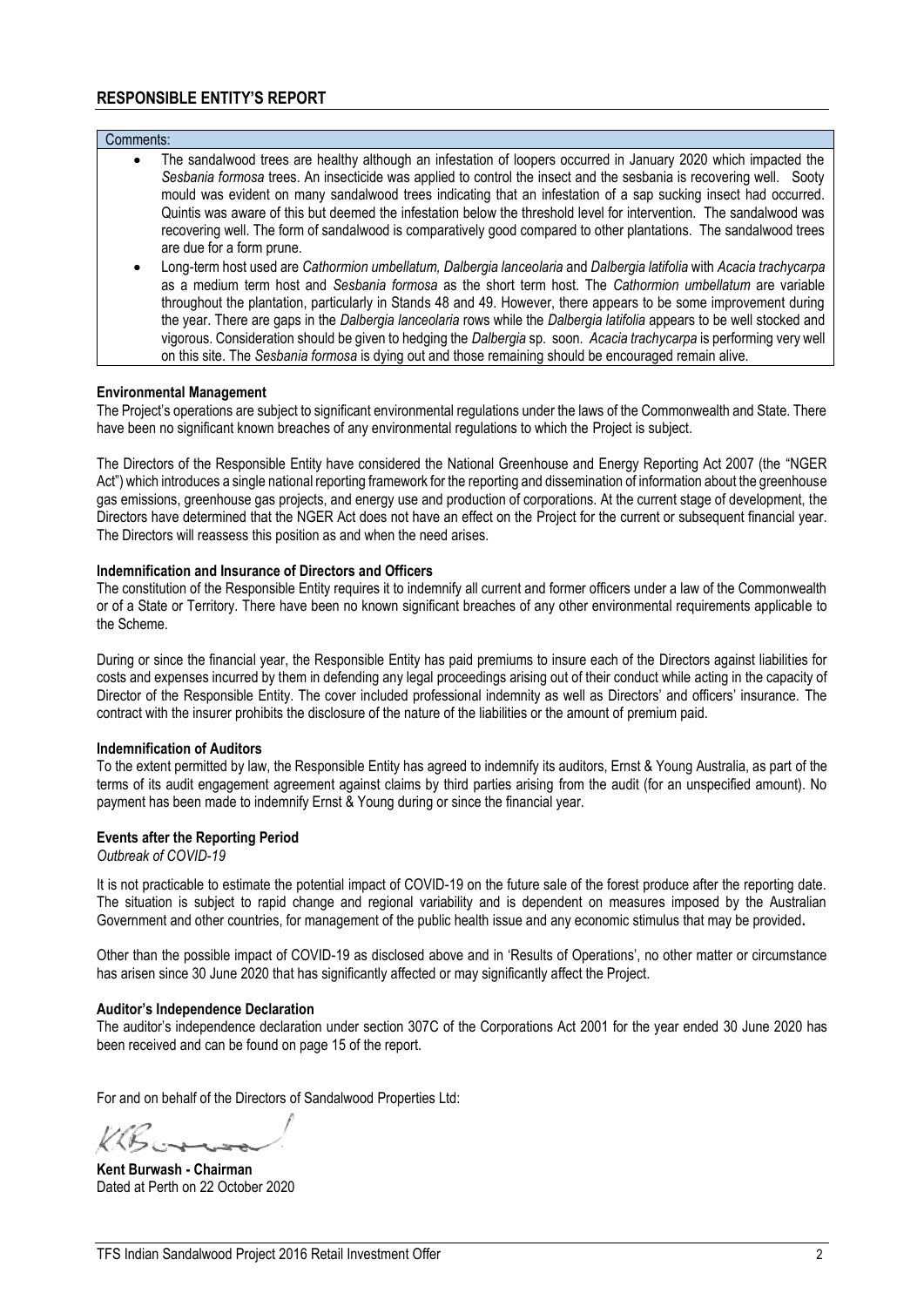

Ernst & Young 11 Mounts Bay Road Perth WA 6000, Australia GPO Box M939 Perth WA 6843

Tel: +61 8 9429 2222 Fax: +61 8 9429 2436 ey.com/au

## **Independent auditor's report to the Growers of TFS Indian Sandalwood Project 2016 Retail Investment Offer**

## Opinion

We were engaged to audit the financial report of TFS Indian Sandalwood Project 2016 Retail Investment Offer (the Registered Scheme), which comprises the statement of financial position as at 30 June 2020, the statement of profit or loss and other comprehensive income, statement of changes in equity and statement of cash flows for the year then ended, notes to the financial statements, including a summary of significant accounting policies, and declaration of the directors of Sandalwood Properties Pty Ltd, the Responsible Entity of the Registered Scheme.

In our opinion, the accompanying financial report of the Registered Scheme is in accordance with the *Corporations Act 2001*, including:

- a) giving a true and fair view of the financial position of the Registered Scheme as at 30 June 2020; and
- b) complying with Australian Accounting Standards and the *Corporations Regulations 2001*.

## Basis for opinion

We conducted our audit in accordance with Australian Auditing Standards. Our responsibilities under those standards are further described in the *Auditor's Responsibilities for the Audit of the Financial Report* section of our report. We are independent of the Registered Scheme in accordance with the auditor independence requirements of the *Corporations Act 2001* and the ethical requirements of the Accounting Professional and Ethical Standards Board's APES 110 *Code of Ethics for Professional Accountants (including Independence Standards)* (the Code) that are relevant to our audit of the financial report in Australia. We have also fulfilled our other ethical responsibilities in accordance with the Code.

We believe that the audit evidence we have obtained is sufficient and appropriate to provide a basis for our opinion.

## Information other than the financial report and auditor's report thereon

The directors of the Responsible Entity are responsible for the other information. The other information is the Responsible Entity's report accompanying the financial report.

Our opinion on the financial report does not cover the other information and accordingly we do not express any form of assurance conclusion thereon.

In connection with our audit of the financial report, our responsibility is to read the other information and, in doing so, consider whether the other information is materially inconsistent with the financial report or our knowledge obtained in the audit or otherwise appears to be materially misstated.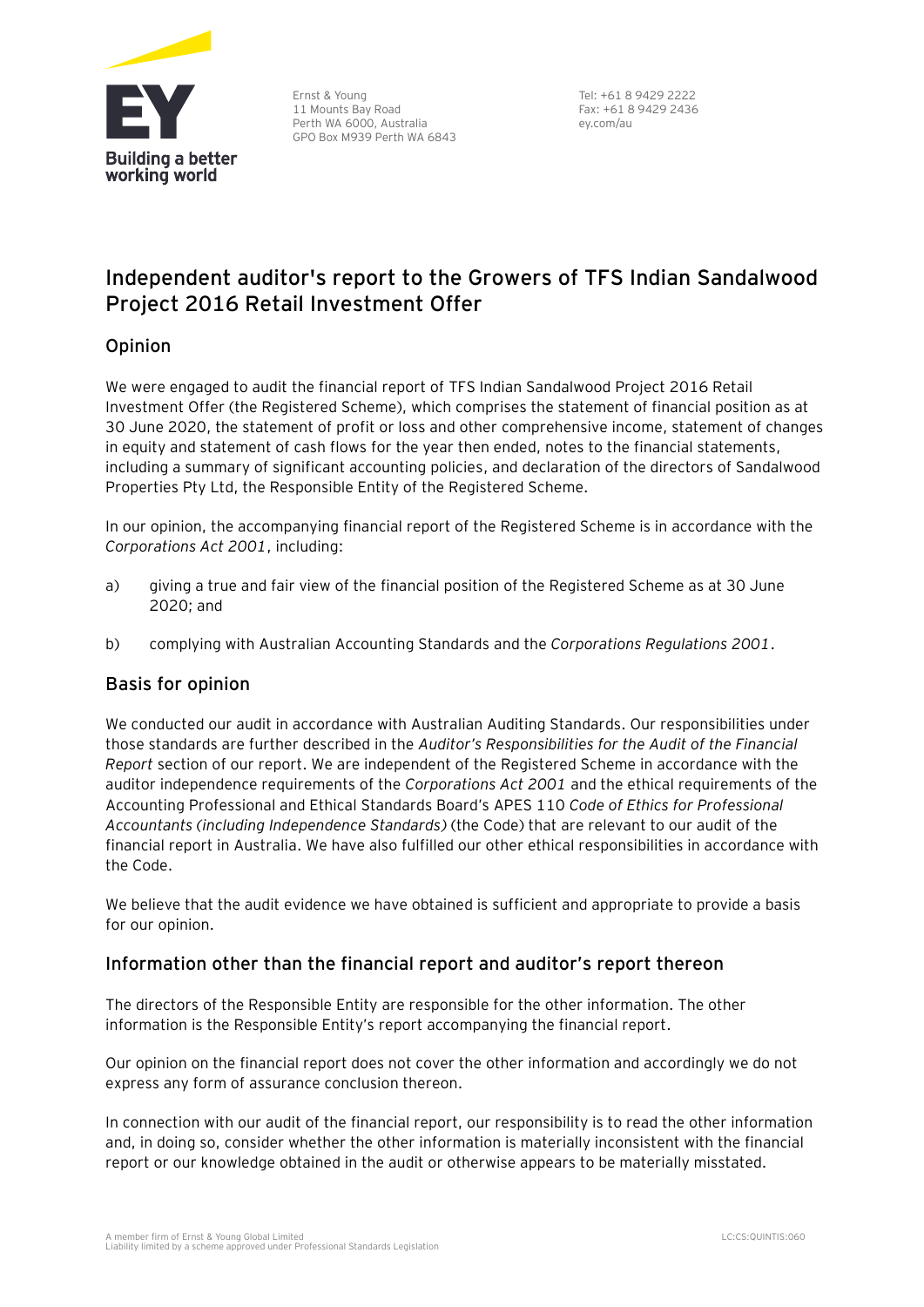

If, based on the work we have performed, we conclude that there is a material misstatement of this other information, we are required to report that fact. We have nothing to report in this regard.

## Responsibilities of the directors for the financial report

The directors of the Responsible Entity are responsible for the preparation of the financial report that gives a true and fair view in accordance with Australian Accounting Standards and the *Corporations Act 2001* and for such internal control as the directors determine is necessary to enable the preparation of the financial report that gives a true and fair view and is free from material misstatement, whether due to fraud or error.

In preparing the financial report, the directors are responsible for assessing the Registered Scheme's ability to continue as a going concern, disclosing, as applicable, matters relating to going concern and using the going concern basis of accounting unless the directors either intend to liquidate the Registered Scheme or to cease operations, or have no realistic alternative but to do so.

## Auditor's responsibilities for the audit of the financial report

Our objectives are to obtain reasonable assurance about whether the financial report as a whole is free from material misstatement, whether due to fraud or error, and to issue an auditor's report that includes our opinion. Reasonable assurance is a high level of assurance, but is not a guarantee that an audit conducted in accordance with the Australian Auditing Standards will always detect a material misstatement when it exists. Misstatements can arise from fraud or error and are considered material if, individually or in the aggregate, they could reasonably be expected to influence the economic decisions of users taken on the basis of this financial report.

As part of an audit in accordance with the Australian Auditing Standards, we exercise professional judgment and maintain professional scepticism throughout the audit. We also:

- Identify and assess the risks of material misstatement of the financial report, whether due to fraud or error, design and perform audit procedures responsive to those risks, and obtain audit evidence that is sufficient and appropriate to provide a basis for our opinion. The risk of not detecting a material misstatement resulting from fraud is higher than for one resulting from error, as fraud may involve collusion, forgery, intentional omissions, misrepresentations, or the override of internal control.
- ► Obtain an understanding of internal control relevant to the audit in order to design audit procedures that are appropriate in the circumstances, but not for the purpose of expressing an opinion on the effectiveness of the Registered Scheme's internal control.
- ► Evaluate the appropriateness of accounting policies used and the reasonableness of accounting estimates and related disclosures made by the directors.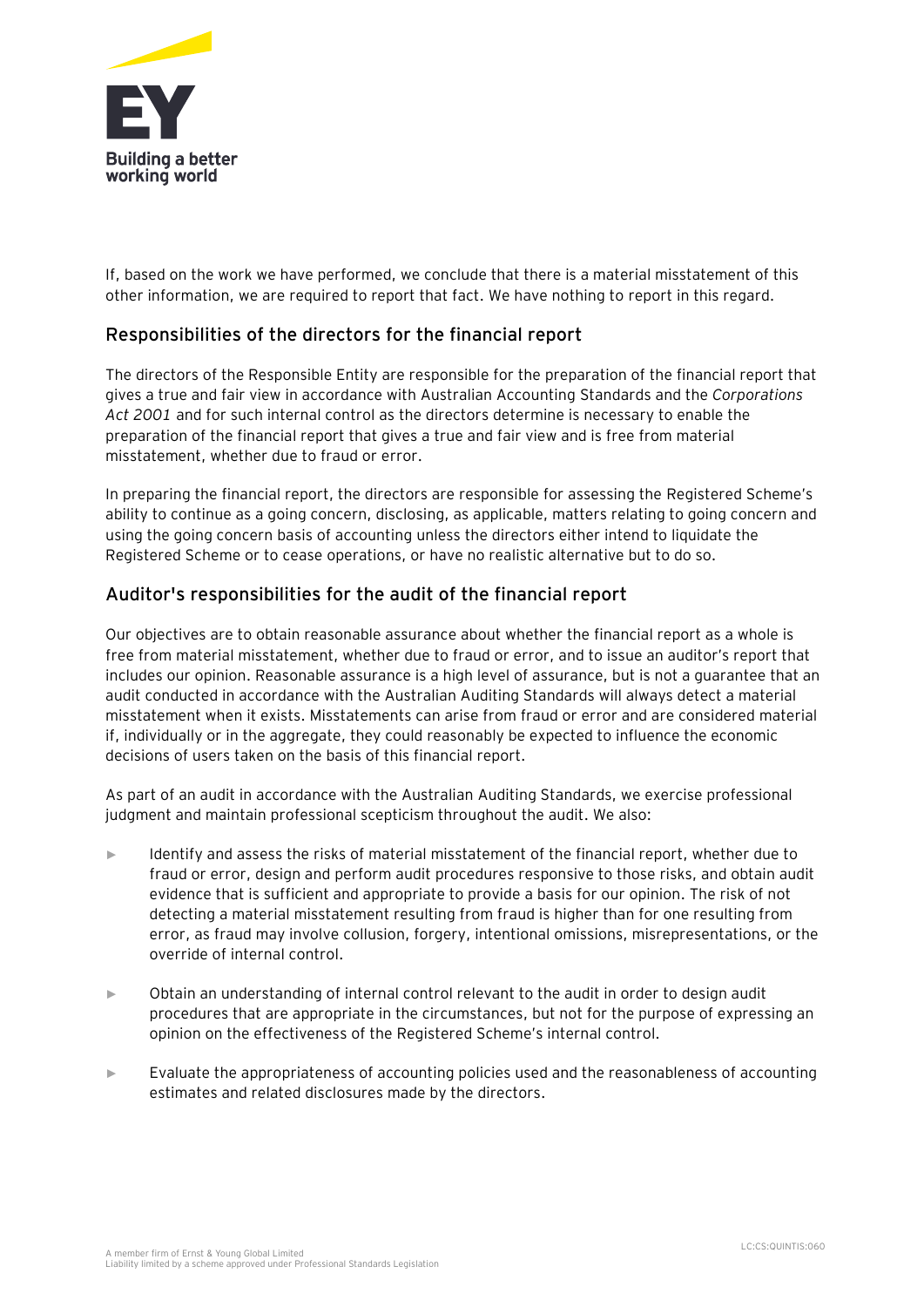

- ► Conclude on the appropriateness of the directors' use of the going concern basis of accounting and, based on the audit evidence obtained, whether a material uncertainty exists related to events or conditions that may cast significant doubt on the Registered Scheme's ability to continue as a going concern. If we conclude that a material uncertainty exists, we are required to draw attention in our auditor's report to the related disclosures in the financial report or, if such disclosures are inadequate, to modify our opinion. Our conclusions are based on the audit evidence obtained up to the date of our auditor's report. However, future events or conditions may cause the Registered Scheme to cease to continue as a going concern.
- ► Evaluate the overall presentation, structure and content of the financial report, including the disclosures, and whether the financial report represents the underlying transactions and events in a manner that achieves fair presentation.

We communicate with the directors regarding, among other matters, the planned scope and timing of the audit and significant audit findings, including any significant deficiencies in internal control that we identify during our audit.

Ent and

Ernst & Young

L L Chirathamjaree Partner Perth 22 October 2020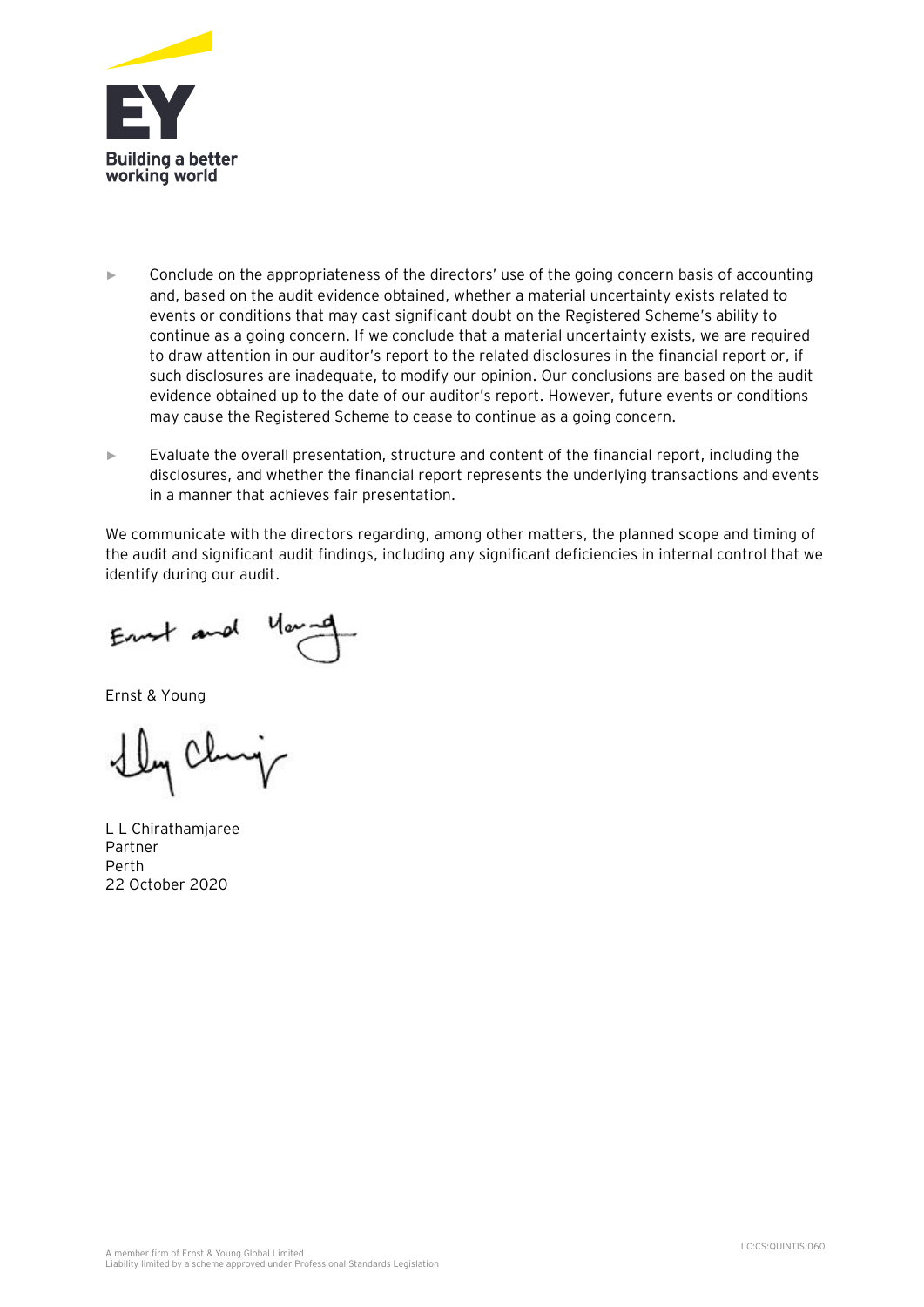## **TFS INDIAN SANDALWOOD PROJECT 2016 RETAIL INVESTMENT OFFER STATEMENT OF PROFIT OR LOSS AND OTHER COMPREHENSIVE INCOME FOR THE YEAR ENDED 30 JUNE 2020**

|                                           | 30 June 2020             | 30 June 2019 |
|-------------------------------------------|--------------------------|--------------|
| Other income and expense                  | $\overline{\phantom{0}}$ |              |
| <b>Expenses</b>                           | $\overline{\phantom{0}}$ |              |
| Operating (loss) / profit                 | ٠                        |              |
| Net profit for the period                 |                          |              |
| Total comprehensive income for the period |                          |              |

The Statement of Profit or Loss and Other Comprehensive Income should be read in conjunction with the accompanying notes.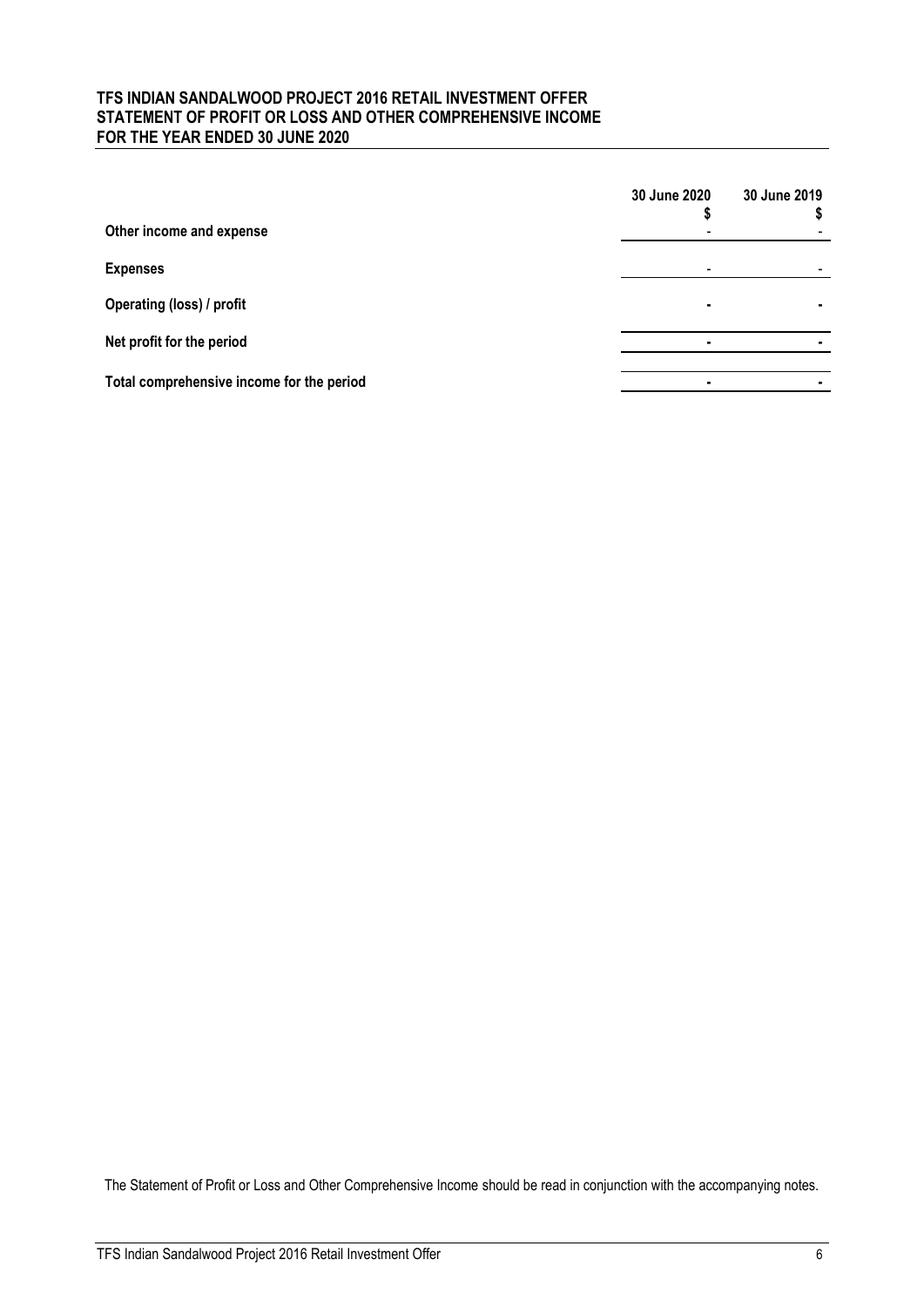## **TFS INDIAN SANDALWOOD PROJECT 2016 RETAIL INVESTMENT OFFER STATEMENT OF FINANCIAL POSITION AS AT 30 JUNE 2020**

|                             | 30 June 2020 30 June 2019 |  |
|-----------------------------|---------------------------|--|
| <b>Total Assets</b>         | ٠                         |  |
| <b>Total Liabilities</b>    | ۰                         |  |
| <b>Net Assets</b>           |                           |  |
| <b>Total Growers' Funds</b> |                           |  |

The Statement of Financial Position should be read in conjunction with the accompanying notes.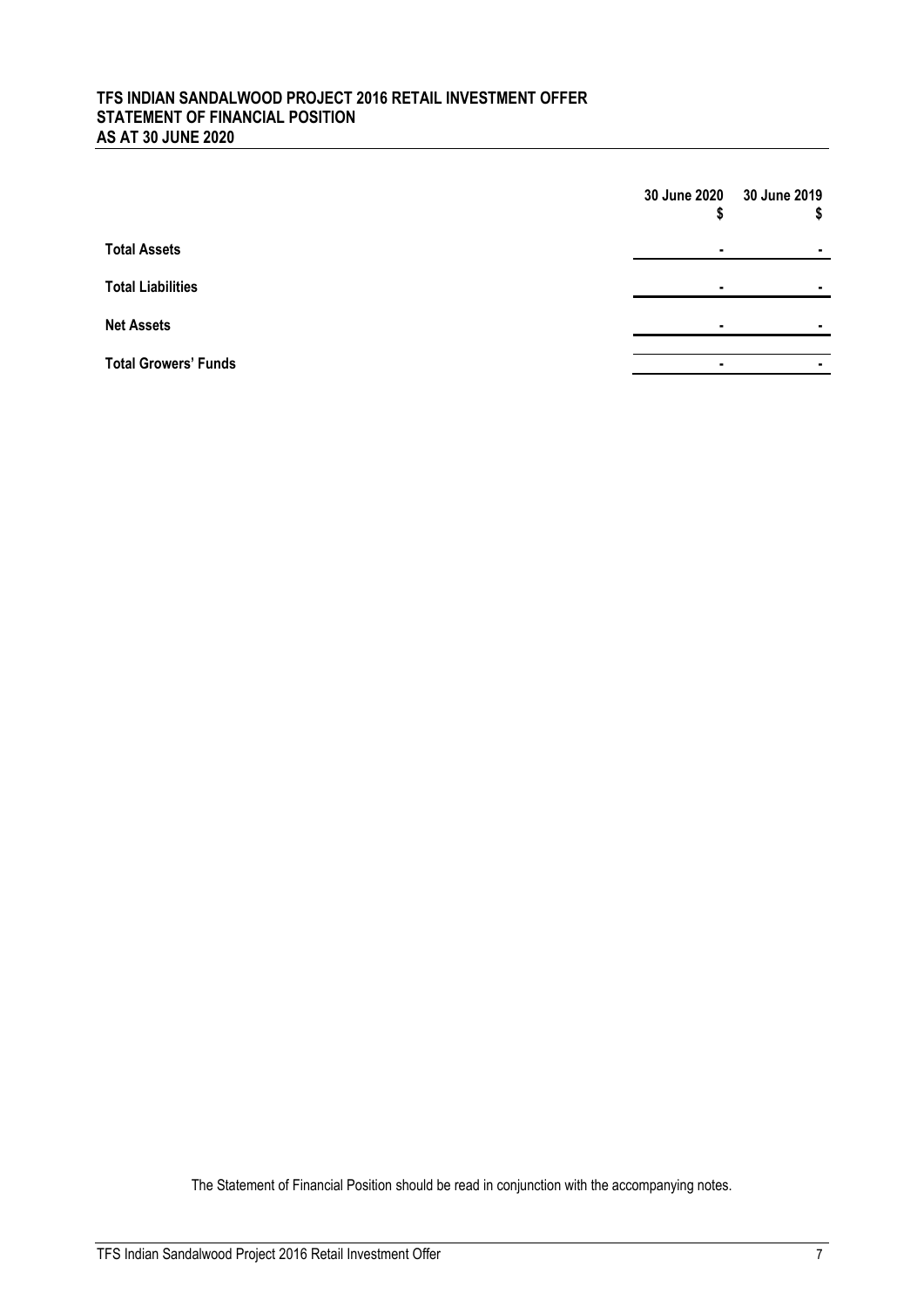## **TFS INDIAN SANDALWOOD PROJECT 2016 RETAIL INVESTMENT OFFER STATEMENT OF CHANGES IN GROWERS' FUNDS FOR THE YEAR ENDED 30 JUNE 2020**

|                                                                                                | <b>Contributions</b><br><b>From</b><br><b>Growers</b> | Undistributed<br><b>Income</b><br><b>Reserve</b> | Total |
|------------------------------------------------------------------------------------------------|-------------------------------------------------------|--------------------------------------------------|-------|
| Balance at 1 July 2019<br>Total comprehensive income for the period<br>Balance at 30 June 2020 |                                                       |                                                  |       |
|                                                                                                |                                                       |                                                  |       |
| Balance at 1 July 2018                                                                         |                                                       |                                                  |       |
| Total comprehensive income for the period                                                      |                                                       |                                                  |       |
| Balance at 30 June 2019                                                                        |                                                       |                                                  |       |

The Statement of Changes in Growers' Funds should be read in conjunction with the accompanying notes.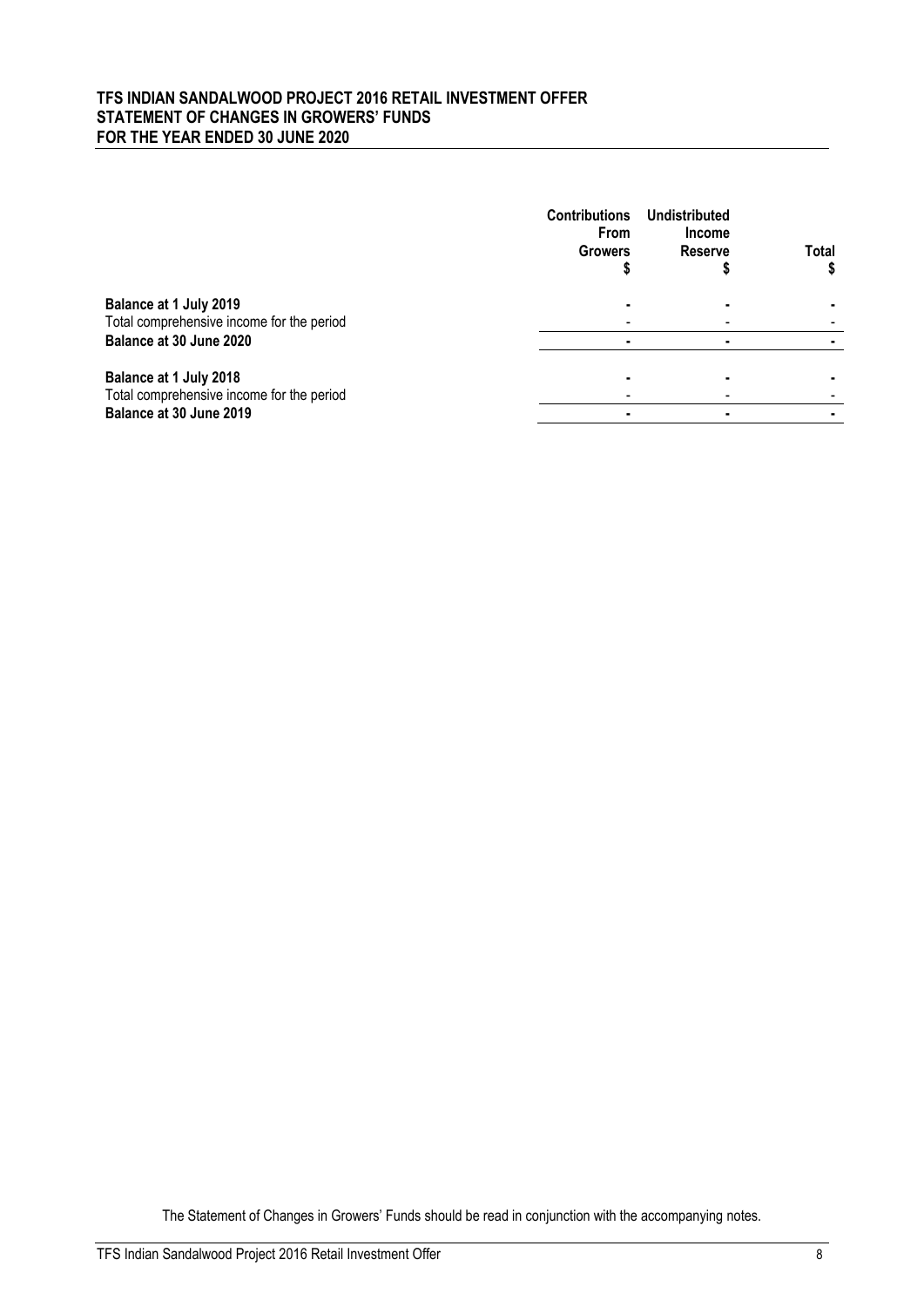## **TFS INDIAN SANDALWOOD PROJECT 2016 RETAIL INVESTMENT OFFER STATEMENT OF CASH FLOWS FOR THE YEAR ENDED 30 JUNE 2020**

|                                                                  | <b>30 June 2020</b> | 30 June 2019 |
|------------------------------------------------------------------|---------------------|--------------|
| Net movement in cash held<br>Cash at the beginning of the period | -<br>-              |              |
| Cash at the end of the period                                    | -                   |              |

All cash transactions during the year were processed and managed by the Responsible Entity and no cash payments are made and received within the Project.

The Statement of Cash Flows should be read in conjunction with the accompanying notes.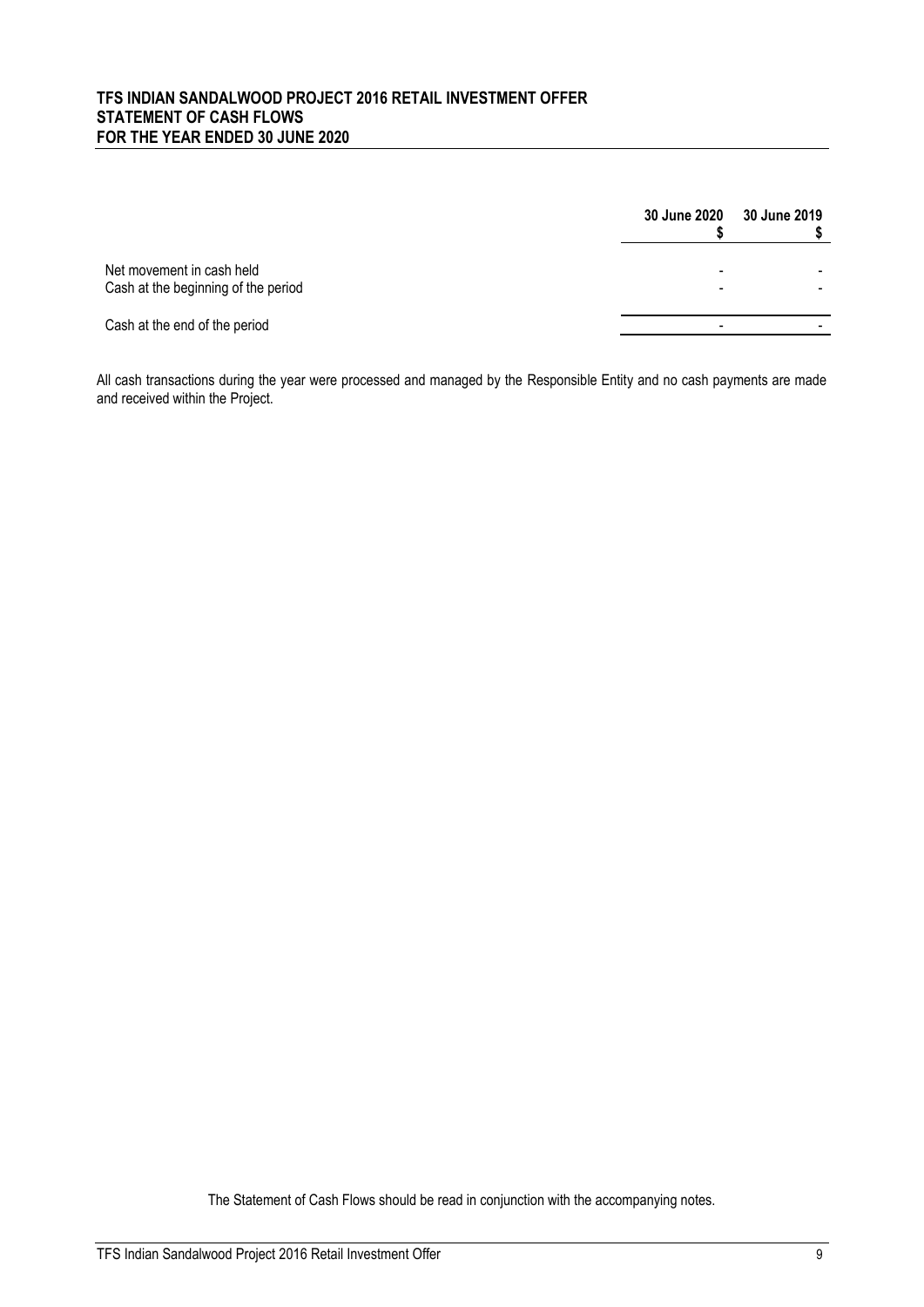#### **1. GENERAL INFORMATION AND SUMMARY OF SIGNIFICANT ACCOUNTING POLICIES**

The financial report covers the TFS Indian Sandalwood Project 2016 Retail Investment Offer (the "Project" or the "Scheme") as an individual entity. The Project is a Managed Investment Scheme registered in Australia. The Scheme is expected to terminate on 30 June 2032 or at a later date, in accordance with the provisions of the Scheme Constitution.

The Responsible Entity of the Scheme is Sandalwood Properties Ltd (the "Responsible Entity").

Under the Scheme, Growers enter into a Lease and Management Agreement with the Responsible Entity and Quintis Leasing Pty Ltd ("QLPL") (a related entity of the Responsible Entity). Under the Lease and Management Agreement, the Grower sub-leases their Sandalwood lot(s) from QLPL and appoints the Responsible Entity to plant, manage and harvest the trees on the lot, as well as sell the Grower's share of the harvest of the plantation (not applicable where the Grower is an electing Grower as defined below) in consideration for the Grower agreeing to pay establishment fees, annual lease and management fees, a harvest fee and a sales and marketing fee (not applicable where the Grower is an electing Grower).

A Grower is a non-electing Grower unless they have elected to collect their share of the plantation harvest in which case they are an electing Grower.

The Scheme will continue to be managed in accordance with the investment objective and strategy set out in the Scheme's offer document and in accordance with the Scheme Constitution.

The financial report was authorised for issue on 22 October 2020 by the Board of Directors.

#### **Going concern considerations**

The financial report has been prepared on a going concern basis, which contemplates the continuity of normal business activity.

Under the Scheme, Growers enter into a lease and management agreement with the Responsible Entity and QLPL. The planting, management, harvest and sale of the trees on the Sandalwood lots are conducted by the project manager, Quintis Forestry Limited ("QFL"), as appointed by the Responsible Entity. The Responsible Entity, project manager and QLPL are wholly owned subsidiaries of Quintis Holdco Pty Limited ("QHPL"). QHPL together with its consolidated subsidiaries are referred to as the "Quintis Group".

The Scheme's liquidity position is linked to its Responsible Entity, which in turn is linked to QHPL (Parent Company of the Responsible Entity), due to on-demand loans extended to the Responsible Entity by wholly owned subsidiaries of QHPL.

After taking into account all available information, the Directors of the Scheme have concluded that there are currently reasonable grounds to believe that the preparation of the 30 June 2020 financial report on a going concern basis is appropriate.

#### **Basis of Preparation**

These general purpose financial statements for the year ended 30 June 2020 have been prepared in accordance with requirements of the Corporations Act 2001, Australian Accounting Standards applicable to "for profit entities" and other authoritative pronouncements of the Australian Accounting Standards Board. The financial report also complies with International Financial Reporting Standards ("IFRS") as issued by the International Accounting Standards Board.

The financial statements have also been prepared on an accruals basis and is based on historical cost.

The financial statements only include Scheme property which does not include:

- the application money paid by the Grower to the Responsible Entity which covers the establishment fee, upfront annual fee and upfront rent;
- the lease and management fees paid by the Grower to the Responsible Entity under the Lease and Management Agreement;
- the trees growing on each Grower's lot;
- the harvest produce; and
- the harvest proceeds received by the Responsible Entity on sale of the harvest produce held in trust for the non-electing Growers.

The Scheme has adopted all new and amended Accounting Standards and Interpretations effective as of 1 July 2019. The adoption of these new and amended Accounting Standards and Interpretations had no material impact on the financial position or performance of the Project.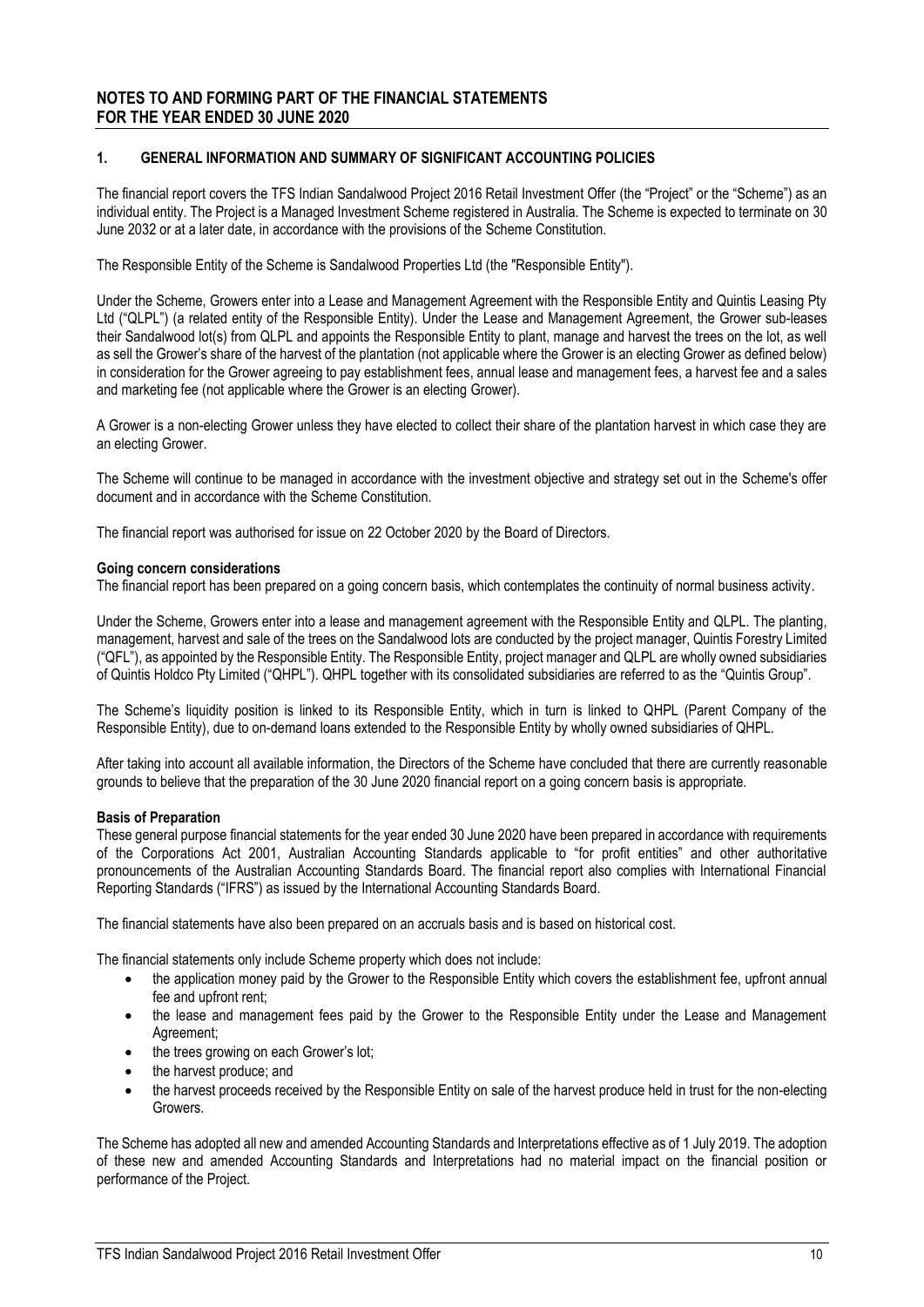#### **a) Functional and presentation currency**

Items included in the financial report are measured using the currency of the primary economic environment in which the Scheme operates (the "functional currency"). This is the Australian dollar, which reflects the currency of the economy in which the Scheme competes for funds and is regulated. The Australian dollar is also the Scheme's presentation currency.

#### **b) Significant Accounting Judgements**

The Directors of the Responsible Entity (the "Directors") have applied the following key judgements in preparing these financial statements.

#### *Establishment fees paid by Growers*

The Directors do not believe that establishment fees paid by Growers to the Responsible Entity represent a contribution to the Scheme and are therefore not Scheme property. Rather these fees are paid to and are received by the Responsible Entity in discharge of the Grower's individual obligation to pay for establishment services relating to the Grower's particular leased area, not the plantation as a whole. Accordingly, establishment fees are not recognised in these financial statements.

#### *Transactions arising from the Lease and Management Agreement*

Under the Lease and Management Agreement with the Responsible Entity and QLPL, the Grower sub-leases their Sandalwood lot(s) from QLPL and appoints the Responsible Entity to plant, manage and harvest the trees on the lot (not applicable where the Grower is an electing Grower as defined below), as well as sell the Grower's share of the harvest of the plantation in consideration of the Grower agreeing to pay establishment fees, annual lease and management fees, a harvest fee and a sales and marketing fee (not applicable where the grower is an electing grower).

Transactions arising from the Lease and Management Agreement and other associated charges made between the grower and the Responsible Entity have been excluded from the scope of transactions recognised in the Project's financial statements. The Directors do not believe the annual payments made by the growers to the Responsible Entity become Scheme property. Rather they are paid to and received by the Responsible Entity as rent and fees in discharge of a grower's individual obligation to pay such amounts.

#### *Sandalwood trees and harvest produce*

The Sandalwood trees established from the establishment services grow on the individual Grower's leased area. A Grower has full right, title and interest in either the Grower's proportional share of harvested trees (if an electing Grower) or the Grower's proportional share of harvest proceeds from the sale of the harvested trees (if a non-electing Grower). While there is an element of pooling to arrive at the harvested trees, the Grower retains full right, title and interest in the harvested trees. Accordingly, the Directors also believe that the Sandalwood trees and harvest produce are the assets of the Grower rather than the Scheme and as such should not be recorded in the Scheme financial statements as biological assets or inventory respectively.

#### *Cash and cash equivalents held in trust for the Growers*

Under the Scheme and Lease and Management Agreement, the Responsible Entity is required to establish separate bank accounts which are maintained by an independent custodian for certain funds received including Application Money received from Growers and gross proceeds from the sale of harvested trees for electing Growers. These bank accounts are held in the name of the Responsible Entity and maintained by an independent custodian in trust for the Growers. The Directors do not believe the funds held by the Responsible Entity in trust for the Growers become Scheme property and therefore these bank accounts have not been recorded in the Scheme financial statements.

#### **c) New and amended Accounting Standards and Interpretations issued but not yet effective**

A number of new and amended Accounting Standards and interpretations are effective for annual periods beginning after 1 July 2020, and have not been applied in preparing these financial statements. It is not expected that these new and amended Accounting Standards and Interpretations will have a significant impact on the Scheme.

#### **2. OPERATING SEGMENTS**

#### *Identification of reportable segments*

The Responsible Entity has identified that the Scheme has one reportable segment which is consistent with the financial statements as a whole.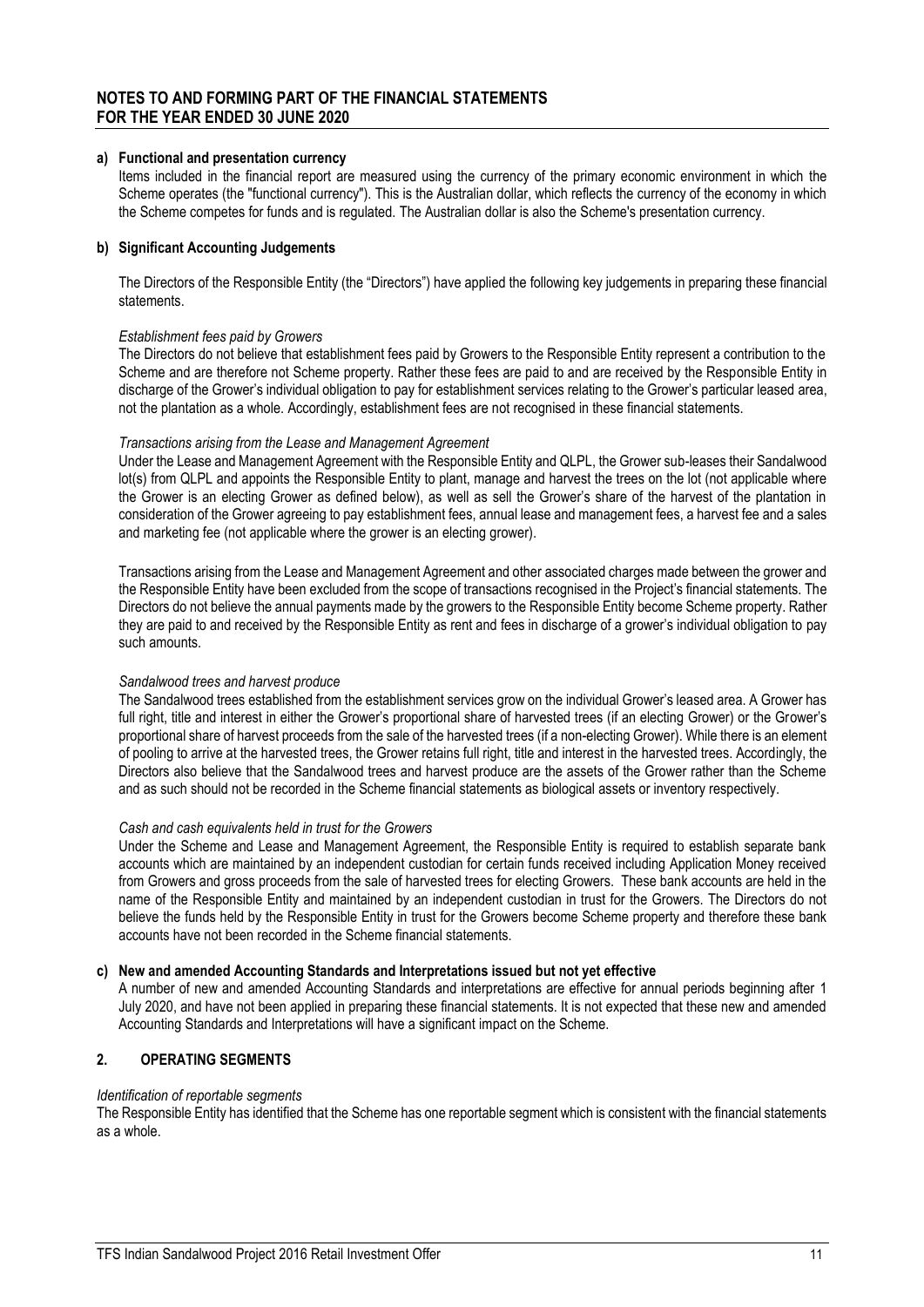#### **3. SUBSEQUENT EVENTS**

#### *Outbreak of COVID-19*

It is not practicable to estimate the potential impact of COVID-19 on the future sale of the forest produce after the reporting date. The situation is subject to rapid change and regional variability and is dependent on measures imposed by the Australian Government and other countries, for management of the public health issue and any economic stimulus that may be provided**.**

Other than the possible impact of COVID-19 as disclosed above and in 'Results of Operations', no other matter or circumstance has arisen since 30 June 2020 that has significantly affected or may significantly affect the Project.

#### **4. FINANCIAL INSTRUMENTS**

The Scheme holds no financial instruments.

#### **5. RELATED PARTY DISCLOSURE**

#### **a) Responsible Entity**

The Responsible Entity of TFS Indian Sandalwood Project 2016 Retail Investment Offer is Sandalwood Properties Ltd, whose immediate parent company is Quintis (Australia) Pty Limited and ultimate holding company is Quintis Holdco Pty Limited.

#### **b) Fees paid or payable to the Responsible Entity**

The Responsible Entity did not charge any fees to the Scheme during the year ended 30 June 2020 (2019: nil).

The Responsible Entity provides Sandalwood plantation establishment and management services for TFS Indian Sandalwood Project 2016 Retail Investment Offer and carries out the custodial and administrative functions. There were no transactions during the year and amounts payable at 30 June 2020 between the Scheme and the Responsible Entity were nil.

#### **c) Holdings of Directors and Director Related Entities**

No lease interests (on the same terms and conditions as other growers) are held by Directors or parties related to Directors.

A total of 0 units are held by the Responsible Entity or subsidiaries of Quintis and are held on the same terms and conditions as other Growers. No amounts are outstanding at year end.

#### **d) Key management compensation**

No compensation has been paid by the Project directly, or its Responsible Entity to key management personnel of Quintis.

### **6. COMPLIANCE MATTERS**

#### **a) Compliance Committee**

Mr David Mahon was appointed as Compliance Officer on 26 March 2019.

#### **b) Remuneration of Directors and Compliance Committee**

In the current year, no fees were paid (2019: nil) to the Compliance Committee following the appointment of the Directors to the board of the Responsible Entity (refer to Note 6(a)). \$10,909 was paid (2019: \$7,272) by the Responsible Entity to the Directors for provision of their services during the year ended 30 June 2020.

#### **7. AUDITOR REMUNERATION**

Ernst & Young are the auditors of the Scheme and the Scheme's compliance plan. During the year the auditors received remuneration in relation to the Project of \$4,100 (2019: \$5,500).

#### **6. CONTINGENT LIABILITIES**

There were no contingent liabilities as at 30 June 2020.

#### **7. INCOME TAXES**

Under current Australian legislation, the Scheme is not subject to income tax provided the growers are presently entitled to the income of the Scheme and the Scheme fully distributes its net taxable income.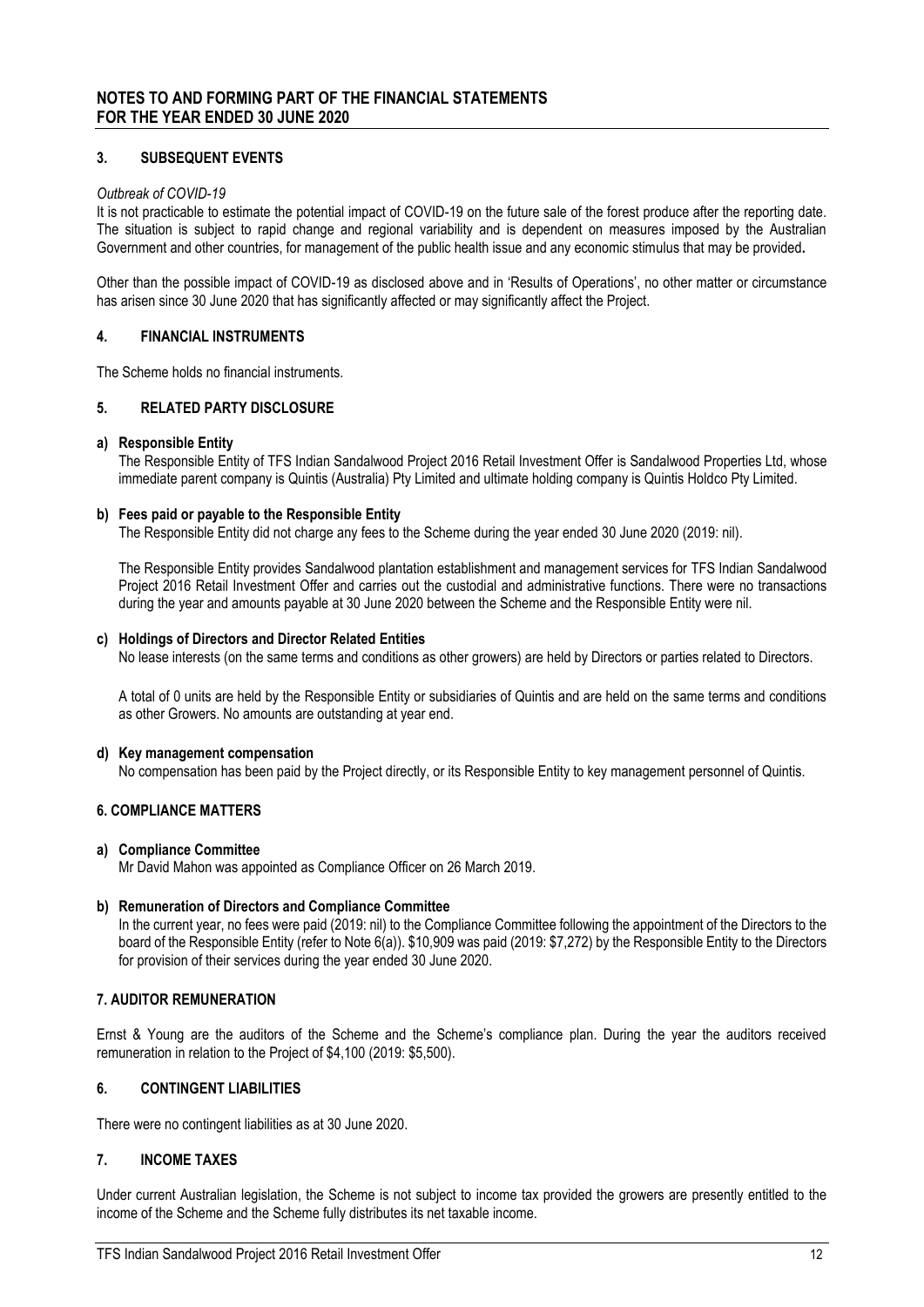## **8. PROJECT DETAILS**

The registered office of the Project and principal place of business is Level 1, 87 Colin Street, West Perth WA 6005.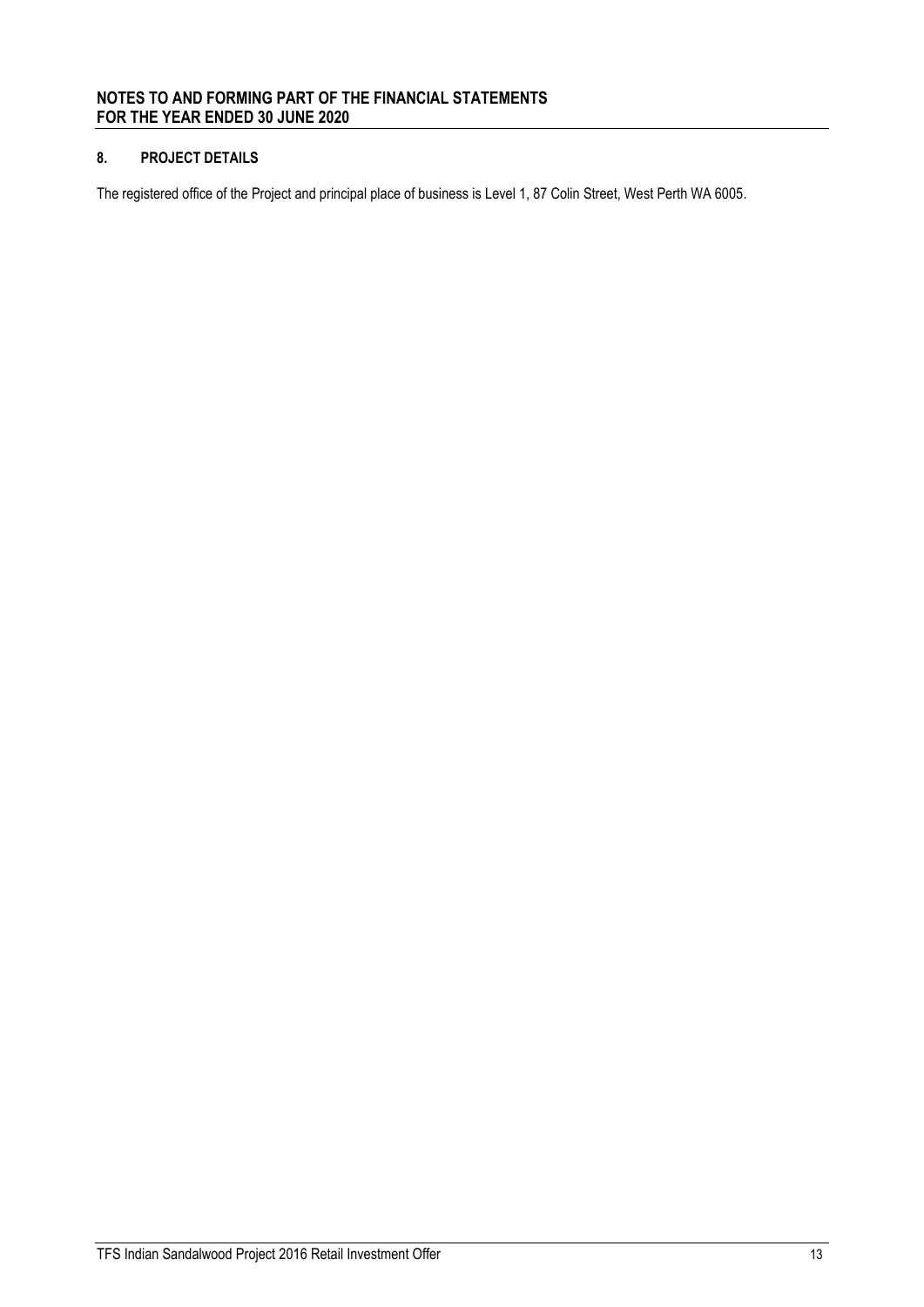## **DIRECTORS' DECLARATION**

In accordance with a resolution of the Directors of Sandalwood Properties Ltd, I state that:

In the opinion of the Directors:

- a) The financial statements and notes of TFS Indian Sandalwood Project 2016 Retail Investment Offer for the year ended 30 June 2020 are in accordance with the *Corporations Act 2001*, including:
	- (i) giving a true and fair view of the Scheme's financial position as at 30 June 2020 and its performance for the year ended on that date; and
	- (ii) complying with Accounting Standards and the *Corporations Regulations 2001;*
- b) The financial statements and notes also comply with International Financial Reporting Standards as disclosed in Note 1; and
- c) There are reasonable grounds to believe that the Scheme will be able to pay its debts as and when they become due and payable.

Signed on behalf of the Board Sandalwood Properties Ltd

KB.

**Kent Burwash - Chairman** Dated at Perth on 22 October 2020